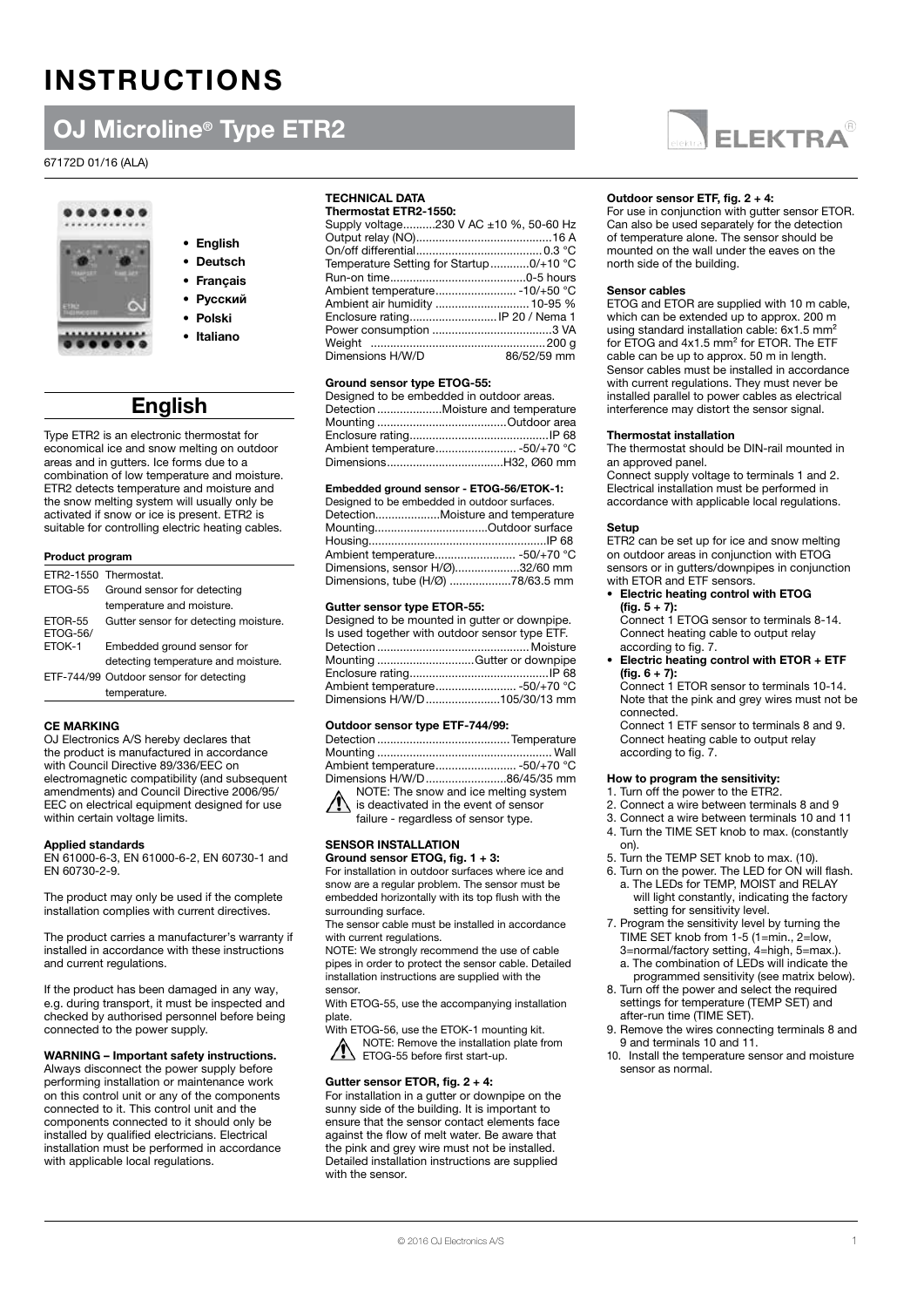#### Turn the TIME SET knob from 1-5. The combination of LEDs will indicate the programmed sensitivity:

| <b>TIME SET</b><br>knob | <b>Sensitivity</b><br>level | <b>LED</b> for<br>"TEMP" | <b>LED</b> for<br>"MOIST" | <b>LED</b> for<br>"RELAY" |
|-------------------------|-----------------------------|--------------------------|---------------------------|---------------------------|
|                         | Minimum                     | ON                       | OFF                       | OFF                       |
| $\overline{2}$          | Low                         | ON                       | ON                        | OFF                       |
| 3                       | Factory<br>Setting          | ON                       | ON                        | ON                        |
| 4                       | High                        | OFF                      | ON                        | ON                        |
| 5                       | Maximum                     | OFF                      | OFF                       | ON                        |

#### WIRING (fig. 3)

#### Terminal Colour code Wiring

| 1, 2   |           | Supply voltage,               |
|--------|-----------|-------------------------------|
|        |           | 230 V AC 50/60 Hz             |
| 5, 7   |           | Output relay,                 |
|        |           | 16 A (fig.7)                  |
| 8, 9   | grey/pink | Temperature sensor 1,         |
|        | (1/2)     | ETOG or ETF                   |
| 10, 11 |           | yellow/white Moisture sensor, |
|        | (5/6)     | ETOG or ETOR                  |
| 13, 14 |           | brown/green Sensor heating    |
|        |           | <b>ETOG or ETOR</b>           |
|        |           |                               |

Note that the pink and grey wires are not used with an ETOR sensor.



Help protect the environment by disposing of the packaging and redundant products in a responsible manner.

#### Product disposal

Products marked with this symbol must not be disposed of along with household refuse but must be delivered to a waste collection centre in accordance with current local regulations.

#### **Figures**

- Fig. 1. Installation of embedded sensor
	- 1 Sensor
	- 2 Installation plate
- 3 Heating element Fig. 2. Installation of ETOR gutter sensor and
- ETF outdoor sensor
	- 1 Thermostat ETR2
	- 2 Gutter sensor
	- 3 Outdoor sensor

#### ELEKTRA

Ul. K. Kamińskiego 4 · 05-850 Ożarów Maz., Poland · Tel. (+48 22) 843 32 82 office@elektra.eu · www.elektra.eu

### Deutsch

Typ ETR2 ist ein elektronischer Thermostat zum wirtschaftlichen Schmelzen von Eis und Schnee in Freiluftbereichen sowie Dachrinnen. Eisbildung entsteht bei Kombination von niedriger Außentemperatur und Feuchtigkeit. ETR2 erfasst sowohl Temperatur als auch Feuchtigkeit und die Schneeschmelzanlage wird normalerweise nur bei Vorhandensein von Schnee oder Eis aktiviert. ETO2 kann zur Regelung von elektrischen Heizkabeln eingesetzt werden.

#### Produktprogramm

| ETR2-1550 | Thermostat                    |
|-----------|-------------------------------|
| ETOG-55   | Bodenfühler zur Erfassung von |
|           | Temperatur und Feuchtigkeit   |

#### ETOG-56/

| ETOK-1     | Eingegossener Bodenfühler zur      |
|------------|------------------------------------|
|            | Erfassung von Temperatur und       |
|            | Feuchte.                           |
| ETOR-55    | Dachrinnenfühler zur Erfassung von |
|            | Feuchtigkeit                       |
| ETF-744/99 | Außenfühler zur Erfassung von      |
|            | Temperatur                         |

#### CD-Kennzeichnung

OJ Electronics A/S erklärt in Eigenverantwortung, dass das Produkt die EU-Richtlinie 89/336 und spätere Änderungen über elektromagnetische Verträglichkeit, sowie die EU-Richtlinie 2006/95 über elektrische Betriebsmittel zur Anwendung innerhalb bestimmter Spannungsgrenzen erfüllt.

#### Angewandte Normen

EN 61000-6-3, EN 61000-6-2, EN 60730-1 und EN 60730-2-9.

Das Produkt darf nur angewandt werden, wenn die gesamte Installation die geltenden Richtlinienanforderungen erfüllt.

Ist das Produkt gemäß dieser Anleitung und geltenden Installationsvorschriften installiert, wird es von der Werksgarantie umfasst.

Wurde das Produkt beschädigt, z. B. während des Transports, muss es durch qualifiziertes Personal einer Sicht- und Funktionskontrolle unterzogen werden, bevor das Produkt an das Netz angeschlossen werden darf.

### WARNUNG – Wichtige

### Sicherheitsanweisungen.

Die Spannungsversorgung unterbrechen, bevor Montage- oder Instandhaltungsarbeiten an dieser Steuerungseinheit und den damit verbundenen Komponenten vorgenommen werden. Diese Steuerungseinheit und die verbundenen Komponenten dürfen ausschließlich von fachlich qualifiziertem Personal (d. h. einem Elektriker) montiert werden. Die elektrische Installation ist gemäß den lokal geltenden relevanten Gesetzesvorschriften vorzunehmen.

### TECHNISCHE DATEN

| Thermostat ETR2-1550: |  |
|-----------------------|--|
| $C_{nonminima}$       |  |

| -JUANNUNO |                                    |
|-----------|------------------------------------|
|           | versorgung 230 V AC ±10%, 50/60 Hz |
|           |                                    |
|           |                                    |
|           |                                    |
|           |                                    |
|           |                                    |
|           |                                    |
|           |                                    |
|           |                                    |
|           |                                    |
|           | Abmessungen (H/B/T) 86/52/59 mm    |
|           |                                    |

#### Bodenfühler - ETOG-55:

| Vorgesehen zur Einbettung im Außenbereich |
|-------------------------------------------|
| Erfassung  Feuchtigkeit und Temperatur    |
|                                           |
|                                           |
|                                           |
|                                           |

#### Bodenfühler - ETOG-56/ETOK-1:

| Vorgesehen zur Einbettung im Außenbereich. |
|--------------------------------------------|
| Erfassung  Feuchte und Temperatur          |
|                                            |
|                                            |
| Umgebungstemperatur  -50/+70 °C            |
| Abmessungen, Fühler H32, Ø60 mm            |
| Abmessungen, Rohr H78, Ø63,5 mm            |

#### Dachrinnenfühler Typ ETOR-55:

Für Montage in Dachrinnen und Regenrohren vorgesehen. Wird in Kombination mit Außenfühler Typ ETF montiert.

| Einbau Dachrinnen und Regenrohre |  |
|----------------------------------|--|
|                                  |  |
| Umgebungstemperatur  -50/+70 °C  |  |
| Abmessungen (H/B/T) 105/30/13 mm |  |

#### Außenfühler Typ ETF-744/99:

| Temperatur                      |  |
|---------------------------------|--|
|                                 |  |
| Umgebungstemperatur  -50/+70 °C |  |
| Abmessungen (H/B/T)86/45/35 mm  |  |
| HINWEIS: Die Schnee und         |  |

Eisschmelzanlage wird im Falle von Fühlerdefekt deaktiviert – unabhängig vom Fühlertyp.

### FÜHLERINSTALLATION

Bodenfühler ETOG, Abb. 1 + 3: ür Installation in Freiflächen, auf denen Eis und Schnee häufig ein Problem darstellen. Der Fühler muss horizontal, mit dem Kopf fluchtend in die umgebende Bodenoberfläche eingebettet werden. Das Fühlerkabel ist in Übereinstimmung mit den geltenden Regeln und Vorschriften zu installieren.

HINWEIS: Zum Schutz des Fühlerkabels empfehlen wir nachdrücklich die Anwendung von Kabelrohren. Eine detaillierte Montageanweisung wird mit dem Fühler mitgeliefert.

Für ETOG-55, die beiliegende Montageplatte verwenden.

Für ETOG-56, den ETOK-1-Montagesatz verwenden

HINWEIS: Vor der ersten Inbetriebnahme die Montageplatte vom ETOG-55 entfernen.

#### Dachrinnenfühler ETOR, Abb. 2 + 4:

Montage in Dachrinnen oder Regenrohren auf der der Sonne zugewandten Seite des Gebäudes. Die Schaltelemente sind entgegengesetzt der Fließrichtung des Schmelzwassers zu montieren. Eine ausführliche Montageanleitung liegt dem Fühler bei.

#### Außenfühler ETF, Abb. 2 + 4:

Wird in Verbindung mit Dachrinnenfühler ETOR eingesetzt, kann aber auch separat zur Erfassung der Temperatur angewandt werden. Ist unter dem Dachüberhang auf der Nordseite des Gebäudes zu montieren.

#### Fühlerkabel:

ETOG und ETOR wird einschl. 10 m Kabel geliefert, das mit herkömmlichem Installationskabel 6x1,5 mm² für ETOG und 4x1,5 mm² für ETOR bis auf ca. 200 m verlängert werden kann. Das Kabel für ETF darf bis zu ca. 50 m lang sein. Fühlerkabel sind gemäß geltenden Vorschriften zu montieren, sie dürfen nicht parallel mit Starkstromkabeln verlegt werden, damit evt. elektrische Störsignale das Fühlersignal nicht beeinflussen können.

#### Montage des Thermostats

Montage auf DIN-Schiene in zugelassener **Schalttafel** 

Spannungsversorgung an den Klemmen 1 und 2 anschließen. Die elektrische Installation ist gemäß den lokal geltenden relevanten Gesetzesvorschriften vorzunehmen.

#### Konfiguration:

ETR2 kann für Eis- und Schneeschmelzen in Freiluftbereichen mit ETOG-Fühlern und in Dachrinne/Regenrohren mit ETOR- und ETF-Fühlern ausgerüstet werden.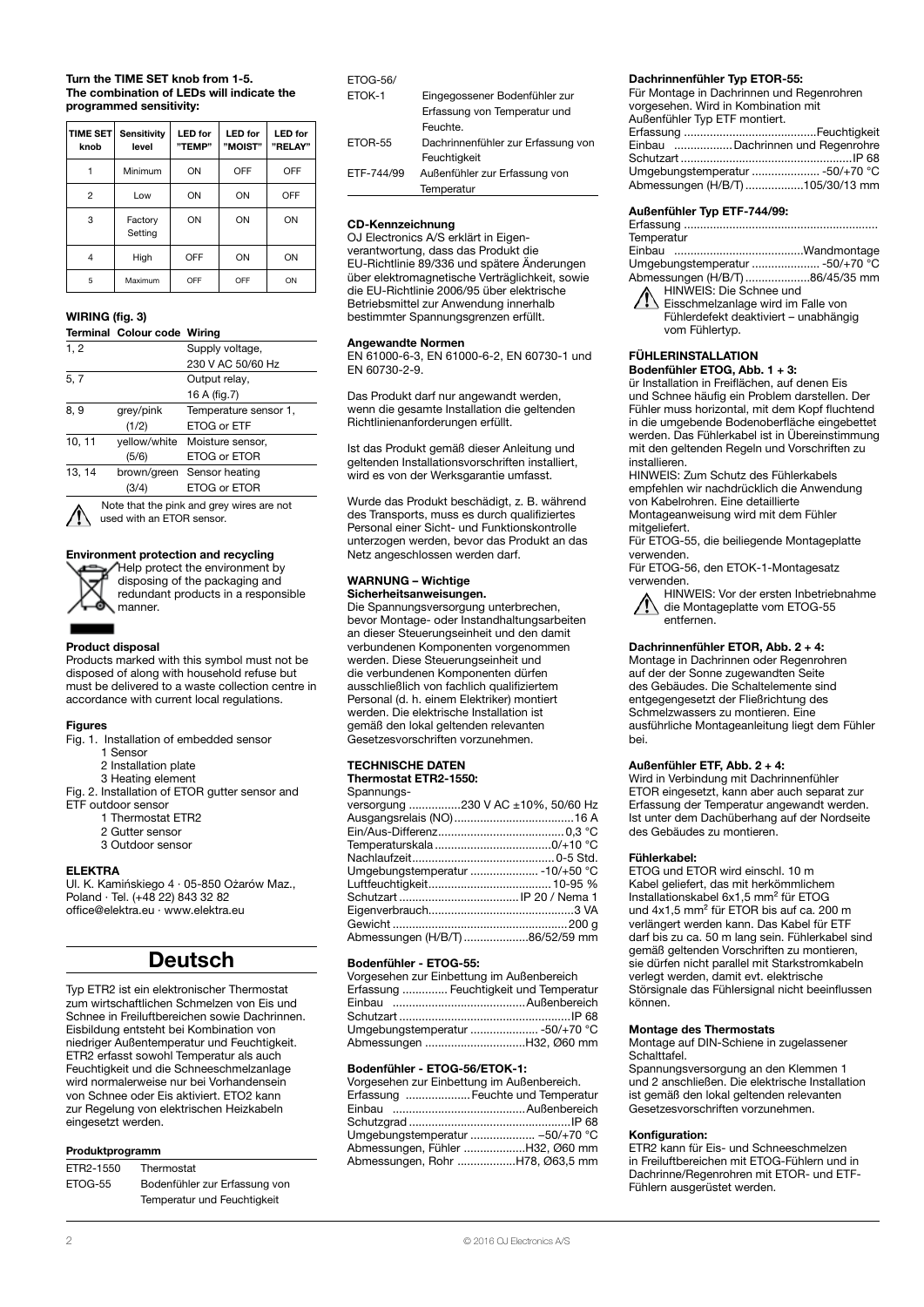#### • Elektroheizungsregelung mit ETOG (Abb. 5 & 7):

Einen ETOG-Fühler an die Klemmen 8-14 anschließen. Heizkabel gem. Abb. 7 an das Ausgangsrelais

#### anschließen. • Elektroheizungsregelung mit ETOR + ETF  $(Abb. 6 + 7)$ :

Einen ETOR-Fühler an die Klemmen 10-14 anschließen. Achtung: Der rosa und der graue Leiter

dürfen nicht angeschlossen werden. Einen ETF-Fühler an die Klemmen 8-9 anschließen.

Heizkabel gem. Abb. 7 an das Ausgangsrelais anschließen.

#### Programmieren der Empfindlichkeit:

- 1. ETR2 ausschalten.
- 2. Klemmen 8 und 9 mit einem Draht überbrücken.
- 3. Klemmen 10 und 11 mit einem Draht überbrücken.
- 4. TIME SET auf max. (Konstant ein) einstellen.
- 5. TEMP SET auf max. (10) einstellen.
- 6. Gerät einschalten. Die Betriebs-LED blinkt. a. Die LEDs für TEMP, MOIST und RELAY leuchten konstant, und zeigen die vom Werk eingestellte Empfindlichkeitsstufe an.
- 7. Empfindlichkeitsstufe konfigurieren. "TIME SET"-Drehknopf auf 1-5 (1 = min.,  $2 =$  $n = 3$  = normal/Werkseinstellung,  $4 =$ hoch,  $5 = max$ .) einstellen.
- a. Die Leuchtfolge der LEDs zeigt die konfigurierte Empfindlichkeit an (siehe untenstehende Übersicht).
- 8. Gerät ausschalten, und die gewünschten Einstellungen für Temperatur (TEMP SET) und Nachlaufzeit (TIME SET) vornehmen.
- 9. Die Brückendrähte von den Klemmen 8 und 9 sowie 10 und 11 entfernen.
- 10. Temperaturfühler und Feuchtigkeitsfühler normal installieren.

#### Den "TIME SET"-Drehknopf auf 1-5 einstellen. Die Leuchtfolge der LEDs zeigt die konfigurierte Empfindlichkeit an:

| $\sim$ , survey to manufacture that $\sim$ |                            |                   |                    |                           |
|--------------------------------------------|----------------------------|-------------------|--------------------|---------------------------|
| <b>TIME SET</b><br><b>Drehknopf</b>        | Empfindlich-<br>keitsstufe | LED für<br>"TEMP" | LED für<br>"MOIST" | <b>LED für</b><br>"RELAY" |
|                                            | Minimum                    | <b>FIN</b>        | AUS                | <b>AUS</b>                |
| $\overline{c}$                             | Niedrig                    | EIN               | EIN                | <b>AUS</b>                |
| 3                                          | Werks-<br>einstellung      | <b>FIN</b>        | <b>FIN</b>         | <b>FIN</b>                |
|                                            |                            |                   |                    |                           |

4 | Hoch | AUS | EIN | EIN 5 Maximum AUS AUS EIN

### Anschluss (Abb. 3):

| <b>Klemme</b> | Farbcode   | <b>Anschluss</b>     |
|---------------|------------|----------------------|
| 1, 2          |            | Versorgungs-         |
|               |            | spannung, 230V AC    |
|               |            | 50/60 Hz             |
| 5, 7          |            | Ausgangsrelais, 16 A |
|               |            | Heizkabel (Abb. 7)   |
| 8, 9          | Grau/Rosa  | Temperaturfühler 1,  |
|               | (1/2)      | ETOG oder ETF        |
| 10, 11        | Gelb/Weiß  | Feuchtefühler.       |
|               | (5/6)      | ETOG oder ETOR       |
| 13, 14        | Braun/Grün | Fühlerheizung        |
|               | (3/4)      | ETOG oder ETOR       |

Achtung: Der rosa und der graue Leiter dürfen bei der Installation von Typ ETOR nicht benutzt werden.

### Umwelt und Wiederverwertung



Helfen Sie mit, die Umwelt zu schützen, und entsorgen Sie Verpackung und gebrauchte Produkte auf umweltgerechte Weise.

### Entsorgung des gebrauchten Produkts

Produkte mit diesem Kennzeichen dürfen nicht mit herkömmlichem Hausmüll entsorgt werden, sondern müssen getrennt gemäß den lokal geltenden Regeln eingesammelt werden.

#### Abbildungen

- Abb. 1. Montage des einzubetonierenden Fühlers 1 Fühler
	- 2 Montagebeschlag
	- 3 Heizelement
- Abb. 2. Montage des Dachrinnenfühlers ETOR und des Außenfühlers ETF 1 Thermostat ETR2 2 Dachrinnenfühler 3 Außenfühler

#### ELEKTRA

Ul. K. Kamińskiego 4 · 05-850 Ożarów Maz., Poland · Tel. (+48 22) 843 32 82 office@elektra.eu · www.elektra.eu

### **Francais**

Le contrôleur électronique ETR2 utilisé pour la fonte de neige et glace fonctionne de façon autonome et économique sur des petites surfaces extérieures et dans les gouttières. La glace se forme en cas de basses températures et d'humidité. L'ETR2 détecte aussi bien une basse température que de l'humidité. Le système de chauffage démarrera uniquement si ces 2 paramètres sont détectés. L'ETR2 est l'idéal pour contrôler des câbles chauffants électriques.

#### Gamme de produits

| FTR2-1550       | Thermostat                            |
|-----------------|---------------------------------------|
| ETOG-55         | Sonde de sol pour détecter l'humidité |
|                 | et la température.                    |
| <b>ETOG-56/</b> |                                       |
| ETOK-1          | Sonde de sol encastrée pour détecter  |
|                 | l'humidité et la température.         |
| ETOR-55         | Sonde de gouttière pour détecter      |
|                 | l'humidité.                           |
| ETF-744/99      | Sonde extérieure pour détecter la     |
|                 | température.                          |

#### Homologation CE

OJ Electronics A/S déclare par les présentes que le produit est fabriqué en conformité à la directive européenne 89/336/CEE (et amendements subséquents) concernant la compatibilité électromagnétique et à la directive 2006/95/CEE relative à des équipements électriques conçus pour utilisation avec certaines limites de tension.

#### Normes appliquées

EN 61000-6-3, EN 61000-6-2, EN 60730-1 et EN 60730-2-9.

Ce produit ne peut être utilisé que si toute son installation respecte les présentes directives.

Le produit bénéficie d'une garantie du fabricant s'il est installé conformément aux présentes instructions et à la législation en vigueur.

Si le produit a été endommagé de quelque manière que ce soit, par exemple lors du transport, il doit être contrôlé et vérifié par de personnel autorisé avant tout raccordement à l'alimentation électrique.

#### AVERTISSEMENT – Instructions importantes pour la sécurité

Toujours débrancher la source d'alimentation avant d'exécuter des travaux d'installation ou d'entretien de ce contrôleur ou de tout autre des composants qui y sont raccordés. Ce contrôleur et les composants qui y sont raccordés ne devraient être installés que par des électriciens qualifiés. L'installation électrique doit être exécutée conformément aux règles locales applicables.

#### Caractéristiques techniques Thermostat ETR2-1550 :

Tension d'alimentation

|                                            | 230 V CA ±10 %, 50-60 Hz |
|--------------------------------------------|--------------------------|
|                                            |                          |
| Différentiel on/off (marche-arrêt)  0.3 °C |                          |
|                                            |                          |
| Durée de fonctionnement0-5 heures          |                          |
|                                            |                          |
| Humidité de l'air ambiant  10-95 %         |                          |
| Norme de l'enceinte  IP 20 / Nema 1        |                          |
| Puissance consommée 3 VA                   |                          |
|                                            |                          |
| Dimension H/L/P                            | 86/52/59 mm              |

#### Sonde encastrée de type ETOG-55 :

|              | Conçue pour être encastrée dans des surfaces |
|--------------|----------------------------------------------|
| extérieures. |                                              |
|              | Détection  Humidité et température           |
|              |                                              |
|              |                                              |
|              |                                              |
|              |                                              |

#### Sonde de sol - ETOG-56/ETOK-1 :

Conçue pour être encastrée dans des surfaces extérieures.

| Montage  Surfaces extérieures                 |
|-----------------------------------------------|
|                                               |
| Température ambiante.-57/+158 °F / -50/+70 °C |
| Dimensions, sonde H 32, Ø 60 mm               |
| Dimensions, tube H78, Ø 63,5 mm               |
|                                               |

#### Sonde de gouttière de type ETOR-55 :

Conçue pour être montée dans une gouttière ou dans le tuyau de descente d'eaux pluviales. Est utilisée avec la sonde extérieure ETF. Détection ...............................................Humidité Montage ...... Gouttière ou tuyau de descente d'eaux pluviales Norme de l'enceinte ....................................IP 68 Température ambiante........................ -50/+70°C Dimension H/L/P ..........................105/30/13 mm

#### Sonde extérieure de type ETF-744/99 :

| Température ambiante -50/+70 °C                    |  |
|----------------------------------------------------|--|
| Dimension H/L/P 86/45/35 mm                        |  |
| $\bigwedge$ NOTE : Le système de fonde de la neige |  |

 $\angle$  et de la glace est désactivé si une sonde tombe en panne - peu importe le type de sonde.

### INSTALLATION DES SONDES

Sonde de sol ETOG, fig. 1 + 3: Pour installation dans les surfaces extérieures où la glace et la neige sont un problème récurrent. La sonde doit être encastrée à l'horizontale avec le dessus affleurant la surface. Le câble de la sonde doit être installé conformément aux règles en vigueur.

REMARQUE : Nous recommandons fortement l'utilisation de conduites électriques pour protéger le câble de la sonde. Des instructions détaillées pour l'installation sont fournies avec la sonde.

Avec l'ETOG-55, utilisez la plaque d'installation qui l'accompagne.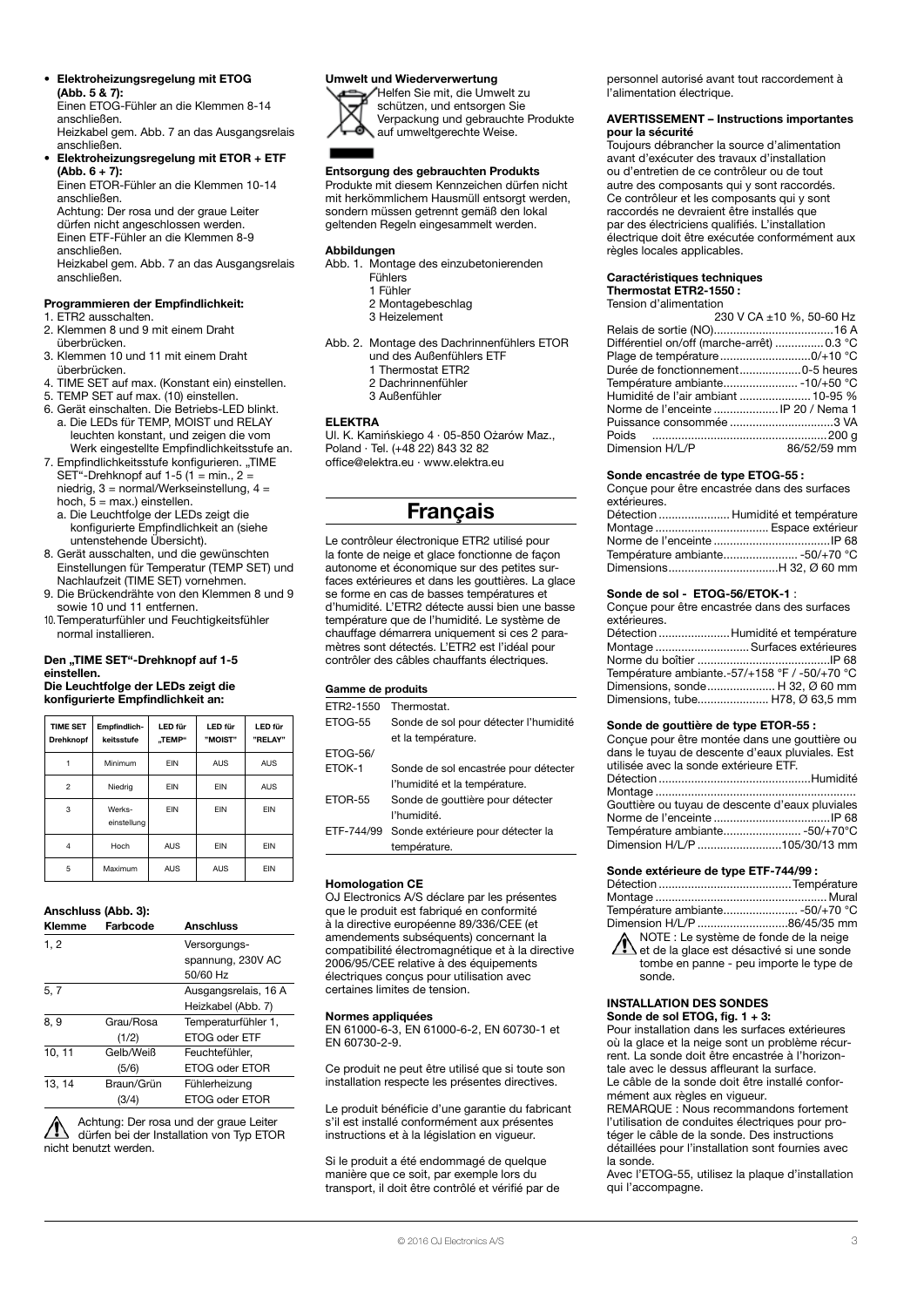Avec l'ETOG-56, utilisez le kit de montage ETOK-1.

REMARQUE : Enlevez la plaque d'installation de l'ETOG-55 avant le démarrage initial.

### Sonde de gouttière ETOR, fig. 2 + 4:

Pour être installée dans une gouttière ou un tuyau de descente d'eaux pluviales du côté ensoleillé du bâtiment. Il est important de s'assurer que les éléments contacts de la sonde font face au flux de l'eau de fonte. Des instructions détaillées pour l'installation sont fournies avec la sonde.

#### Sonde d'extérieur ETF, fig. 2 + 4:

Pour une utilisation combinée avec la sonde de gouttière ETOR. Peut être également utilisée séparément pour la détection de la température uniquement. La sonde doit être montée sur le mur, sous l'avant-toit du côté nord du bâtiment.

#### Câbles des sondes

ETOG et ETOR sont fournies avec 10 m de câble qui peut être allongé jusqu'à environ 200 m en utilisant du câble d'installation standard : 6x1.5 mm<sup>2</sup> pour ETOG et 4x1.5 mm<sup>2</sup> pour ETOR. La longueur du câble de la sonde ETF peut être allongé jusqu'à environ 50 m. Les câbles des sondes doivent être installés conformément aux règles en vigueur. Ils ne doivent jamais être installés en parallèle à des câbles de puissance, car de l'interférence électrique peut altérer le signal de la sonde.

#### Installation du thermostat

Le thermostat doit être installé sur Rail-DIN. Raccorder la tension d'alimentation aux bornes 1 et 2. L'installation électrique doit être exécutée conformément aux règles locales applicables.

#### Paramètres

L'ETR2 peut être utilisé pour la fonte de la glace et de la neige sur des surfaces extérieures conjointement avec les sondes ETOG ou dans les gouttières/tuyaux de descente d'eaux pluviales conjointement avec les sondes ETOR et ETF.

• Contrôle de chauffage électrique avec **ETOG** (fig.  $5 + 7$ ) : Raccordez 1 sonde ETOG aux bornes 8-14.

Raccordez le câble chauffant au relais de sortie comme montré à la fig. 7.

• Contrôle de chauffage électrique avec ETOR + ETF (fig.  $6 + 7$ ) : Raccordez 1 sonde ETOR aux bornes 10-14. Notez que les fils rose et gris ne doivent pas être raccordés.

Raccordez 1 sonde ETF aux bornes 8 et 9. Raccordez le câble chauffant au relais de sortie comme montré à la fig. 7.

#### Comment programmer la sensibilité :

- 1. Coupez l'alimentation du ETR2.
- 2. Raccordez un fil entre les bornes 8 et 9.
- 3. Raccordez un fil entre les bornes 10 et 11. 4. Tournez le bouton TIME SET (réglage de
- l'heure) à la position max (marche continue).
- 5. Tournez le bouton TEMP SET (réglage de la température) à la position max (10).
- 6. Brancher l'alimentation. La DEL ON (marche) clignotera.
	- a. Les DEL TEMP, MOIST et RELAY (température, humidité et relai) seront allumées en continu indiquant les réglages d'usine pour le niveau de sensibilité.
- 7. Programmez le niveau de sensibilité. Tournez le bouton TIME SET (réglage de l'heure) à 1-5 (1=min, 2=bas, 3=normal/réglage d'usine,  $4 =$ élevé, 5=max).
	- a. La combinaison de DEL allumées indiquera la sensibilité programmée (voir le tableau plus bas).
- 8. Coupez l'alimentation et ajustez les réglages requis pour la température (TEMP SET) et le délai après marche (TIME SET).
- 9. Enlevez les fils entre les bornes 8 et 9, et 10 et 11.
- 10. Installez les sondes de température et d'humidité de façon normale.

#### Tournez le bouton TIME SET (réglage de l'heure) à 1-5.

La combinaison de DEL allumées indiquera la sensibilité programmée :

| <b>TIME SET</b><br>bouton<br>réglage<br>heure | Niveau de<br>sensibilité | DEL de<br>"TEMP" | DEL de<br>"MOIST" | DEL de<br>"RELAY" |
|-----------------------------------------------|--------------------------|------------------|-------------------|-------------------|
|                                               | Minimum                  | Marche           | Arrêt             | Arrêt             |
| $\overline{2}$                                | Bas                      | Marche           | Marche            | Arrêt             |
| 3                                             | Réglage<br>d'usine       | Marche           | Marche            | Marche            |
| $\overline{4}$                                | Élevé                    | Arrêt            | Marche            | Marche            |
| 5                                             | Maximum                  | Arrêt            | Arrêt             | Marche            |

### CONNEXIONS (figure 3)

| <b>Bornes</b> | Code de couleur | Connexions               |
|---------------|-----------------|--------------------------|
| 1, 2          |                 | Tension d'alimentation.  |
|               |                 | 230 V CA 50/60 Hz        |
| 5, 7          |                 | Relais de sortie.        |
|               |                 | 16 A                     |
|               |                 | Câble chauffant (fig. 7) |
| 8, 9          | gris/rose       | Sonde de température 1   |
|               | (1/2)           | ETOG ou ETF              |
| 10, 11        | jaune/blanc     | Sonde d'humidité,        |
|               | (5/6)           | ETOG ou ETOR             |
| 13.14         | brun/vert       | Chauffage de sonde,      |
|               | (3/4)           | ETOG ou ETOR             |
|               |                 |                          |

Ayez conscience que l'absence d'un contrôle d'humidité entrainera une forte consommation d'énergie et donc des coûts importants.

#### Protection de l'environnement et recyclage



Aidez à la protection de l'environnement en jetant l'emballage et les produits superflus de façon responsable.

#### Mise au rebut de produits

Les produits marqués de ce symbole ne doivent pas être rebutés avec les déchets domestiques, mais doivent être livrés à un centre de collecte de rebus en conformité avec les règlements locaux en vigueur.

#### Schémas

- Fig. 1. Installation de la sonde encastrée 1 Sonde
	- 2 Plaque d'installation
	- 3 Élément chauffant
- Fig. 2. Installation de la sonde de gouttière
- ETOR et de la sonde extérieure ETF
	- 1 Thermostat ETR2
	- 2 Sonde de gouttière
	- 3 Sonde extérieure

#### ELEKTRA

Ul. K. Kamińskiego 4 · 05-850 Ożarów Maz., Poland · Tel. (+48 22) 843 32 82 office@elektra.eu · www.elektra.eu

### Русский

Термостат типа ЕТR2 представляет собой экономичный электронный контроллер для систем снеготаяния, установленных на открытых площадках и в водостоках.

Как правило, лед образуется при низкой температуре и наличии влаги. ЕТR2 регистрирует как температуру, так и влажность и система снеготаяния обычно включается только при наличии снега или льда. ЕТR2 применяется для управления системами электрического кабельного обогрева.

#### Ассортимент продукции

| ETR2-1550       | Термостат.                   |
|-----------------|------------------------------|
| ETOG-55         | Датчик влажности и           |
|                 | температуры для грунта.      |
| ETOR-55         | Датчик влажности для         |
|                 | водостоков.                  |
| <b>ETOG-56/</b> |                              |
| ETOK-1          | Датчик температуры и         |
|                 | влажности для грунта.        |
| ETF-744/99      | Наружный датчик температуры. |

#### Маркировка CE

Компания OJ Electronics A/S подтверждает, что устройство произведено в соответствии с Директивой Совета 89/336/EEC по электромагнитной совместимости (с последующими изменениями) и Директивой Совета 2006/95/EEC для электрооборудования, используемого в определенном диапазоне напряжения.

#### Примененные стандарты

EN 61000-6-3, EN 61000-6-2, EN 60730-1 и EN 60730-2-9.

Изделие может использоваться только в том случае, если вся система соответствует действующим правилам по использованию электрооборудования.

Гарантия завода-изготовителя на изделие распространяется только в том случае, если его установка произведена в соответствии с данной инструкцией по эксплуатации и действующими правилами по установке электрооборудования.

Если изделие было каким-то образом повреждено, например, в процессе транспортировки, то перед монтажом и подключением оно должно быть проверено квалифицированным персоналом.

#### ПРЕДУПРЕЖДЕНИЕ - Важные меры безопасности.

Всегда отключайте питание перед производством любых работ с устройством, связанных с монтажом, настройкой или подключением к нему любых компонентов. Все работы по подключению устройства и его компонентов должны проводиться только квалифицированным персоналом. Монтаж должен производиться в соответствии с действующими правилами по установке электрооборудования.

## ТЕХНИЧЕСКИЕ ХАРАКТЕРИСТИКИ

#### Датчик для грунта типа ETOG-55:

Предназначен для установки на открытых площадках.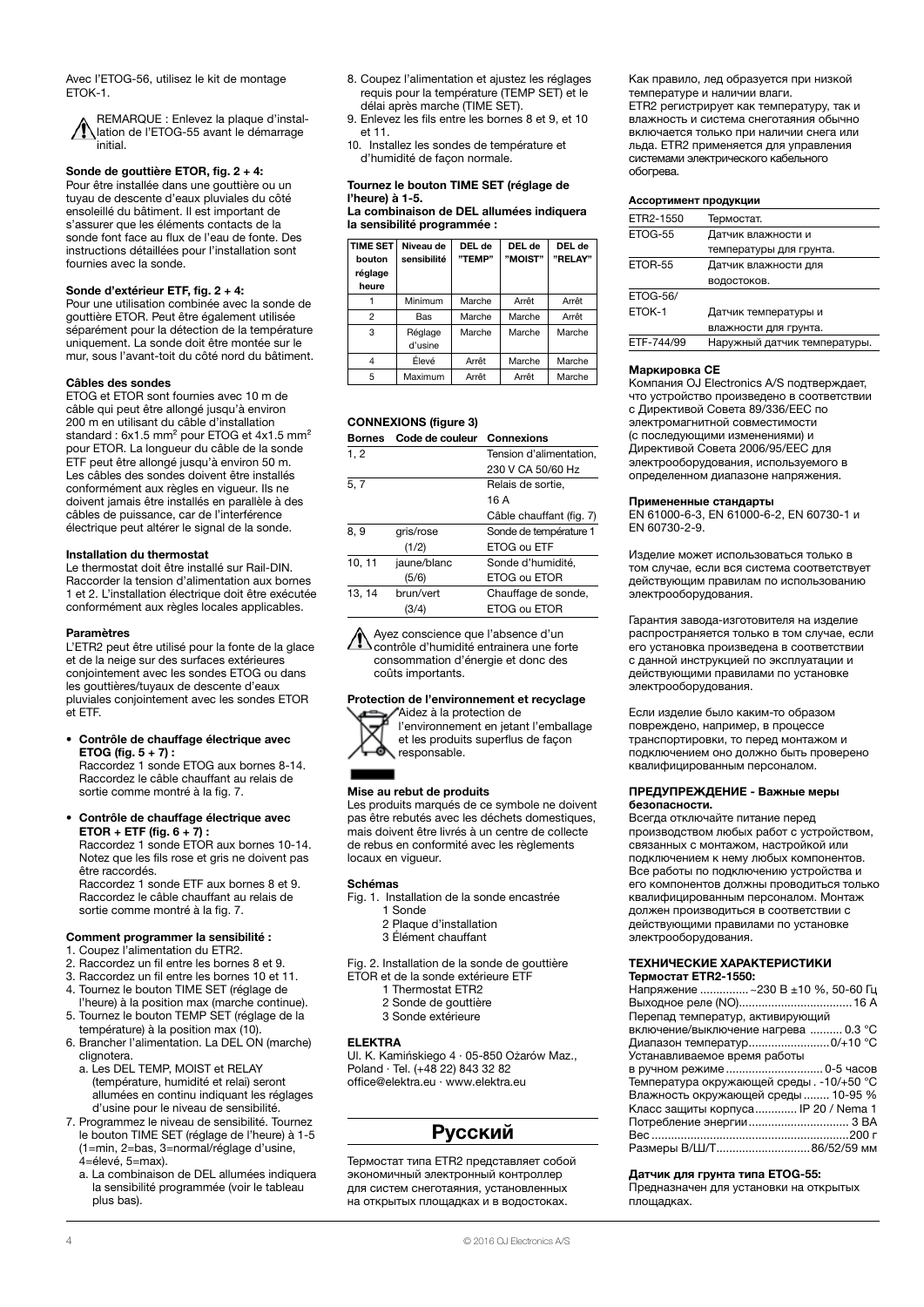Регистрируемые параметры.......Влажность и температура

| РасположениеВне помещений                |  |
|------------------------------------------|--|
| Класс защиты корпуса IР 68               |  |
| Температура окружающей среды. -50/+70 °С |  |
|                                          |  |

### Датчик для грунта - ETOG-56/ETOK-1:

Предназначен для установки на открытых поверхностях.

| Регистрирует Влажность и температуру |  |
|--------------------------------------|--|
| Монтаж  Открытые площадки            |  |
|                                      |  |
| Температура окружающей               |  |
| среды -57/+158°F /-50/+70°С          |  |
|                                      |  |
| Размеры, трубка Н78, Ø63.5 мм        |  |

#### Датчик для водостоков типа ETOR-55:

Предназначен для установки в желобах и водостоках. Используется совместно с наружным датчиком температуры типа ETF. Регистрируемый параметр ............Влажность Расположение................ Желоб или водосток Класс защиты корпуса.............................IP 68 Температура окружающей среды . -50/+70 °C Размеры В/Ш/Т...........................105/30/13 мм

#### Наружный датчик температуры типа ETF-744/99:

Регистрируемый параметр .........Температура Расположение.................................... На стене Температура окружающей среды . -50/+70 °C Размеры В/Ш/Т.............................86/45/35 мм ПРИМЕЧАНИЕ: Система снеготаяния

отключается в случае неисправности датчика, независимо от типа датчика.

### УСТАНОВКА ДАТЧИКА

Датчик для грунта ETOG, рис. 1 + 3: Устанавливается на открытых площадях, где снег и лед являются регулярной

проблемой. Датчик должен быть установлен горизонтально заподлицо с окружающей поверхностью. Кабель датчика должен быть установлен в

соответствии с действующими правилами. ПРИМЕЧАНИЕ: Мы настоятельно рекомендуем использовать изолированную трубку для защиты кабеля датчика. Подробная инструкция по установке поставляется вместе с датчиком. С датчиком ETOG-55 используйте прилагаемую установочную пластину. С датчиком ETOG-56 используйте

прилагаемый комплект для установки ETOK-1. ПРИМЕЧАНИЕ: Перед первым

включением системы удалите установочную пластину с датчика ETOG-55.

#### Датчик для водостоков ETOR, рис. 2 + 4:

Устанавливается в желобе или водостоке на солнечной стороне здания. Чувствительные элементы датчика располагают по направлению тока талой воды. Вместе с датчиком поставляется подробная инструкция по его установке.

#### Наружный датчик температуры ETF, рис. 2 + 4:

Устанавливается в комбинации с датчиком для водостоков ETOR, но может устанавливаться отдельно, как датчик температуры. Монтируется под свесами крыши на северной стороне здания.

#### Кабели датчика:

В комплект поставки датчиков ETOG и ETOR входит 10 м кабель, который можно наращивать до 200 м, используя обычный установочный кабель 6x1.5 мм<sup>2</sup> для ETOG и 4x1.5 мм<sup>2</sup> для ETOR. Кабель датчика ETF может быть удлинен до 50 м. Кабели датчиков должны устанавливаться в соответствии с действующими правилами. Не допускается прокладывать кабели датчиков параллельно с силовыми кабелями, т.к. они могут индуцировать ложные сигналы и тем самым нарушать нормальную работу термостата.

#### Установка термостата

Термостат монтируется на DIN-шину в распределительном щитке. Питание подключается к клеммам 1 и 2. Установка и подключение должны производиться в соответствии с действующими правилами.

#### Подключение:

Термостат ETR2 может использоваться для снеготаяния и предотвращения обледенения на открытых площадках при подключении датчиков ETOG или в желобах/водостоках при подключении датчиков ETOR и ETF.

- Управление электрообогревом с датчиком ETOG (рис. 5 + 7): Подключите 1 датчик ETOG к клеммам 8-14. Подключите нагревательный кабель к выходному реле, как показано на рис. 7.
- Управление электрообогревом с датчиками ETOR + ETF (рис.  $6 + 7$ ): Подключите 1 датчик ETOR к клеммам 10-14. Обратите внимание, что розовый и серый провода не должны подключаться. Подключите 1 датчик ETF к клеммам 8 и 9. Подключите нагревательный кабель к выходному реле, как показано на рис. 7.

### Порядок изменения уровня

чувствительности:

- 1. Снимите питание с ETR2.<br>2. Поставьте перемычку на
- 2. Поставьте перемычку на клеммы 8 и 9.
- 3. Поставьте перемычку на клеммы 10 и 11. 4. Установите кнопку TIME SET на максимальное значение (Constant on)
- 5. Установите кнопку TEMP SET на максимальное значение (10)
- 6. Подайте питание на ETR2. Светодиод ON будет мигать.
	- a. Светодиоды TEMP, MOIST и RELAY будут постоянно гореть в соответствии с заводскими установками уровня чувствительности влажности.
- 7. Установите необходимый уровень чувствительности влажности. Установите кнопку TIME SET на значение 1-5 (1=минимальный, 2=низкий, 3=нормальный/заводская установка,
	- 4=высокий, 5=максимальный).
	- a. Комбинация индикации светодиодов укажет установленный уровень .<br>чувствительности (см. таблицу ниже).
- 8. Снимите питание и установите необходимые установки температуры кнопкой (TEMP SET) и времени принудительного нагрева кнопкой (TIME
- SET). 9. Удалите перемычки с клемм 8-9 и 10-11.
- 10. Подключите датчики температуры и влажности в штатном режиме.

#### Установите кнопку TIME SET на значение 1 – 5. Комбинация индикации светодиодов покажет установленный уровень чувствительности:

| Кнопка<br><b>TIME</b><br><b>SET</b> | Уровень<br><b>ЧУВСТВИТЕЛЬНОСТИ</b> | "TEMP"     | Светодиод Светодиод Светодиод<br>"MOIST" | "RELAY"    |
|-------------------------------------|------------------------------------|------------|------------------------------------------|------------|
|                                     | Минимальный                        | <b>ВКЛ</b> | ВЫКЛ                                     | ВЫКЛ       |
| $\mathfrak{p}$                      | Низкий                             | <b>ВКЛ</b> | <b>ВКЛ</b>                               | ВЫКЛ       |
| 3                                   | Заводская<br>установка             | <b>ВКЛ</b> | <b>ВКЛ</b>                               | BКЛ        |
| $\overline{4}$                      | Высокий                            | ВЫКЛ       | <b>ВКЛ</b>                               | BКЛ        |
| 5                                   | Максимальный                       | ВЫКЛ       | ВЫКЛ                                     | <b>ВКЛ</b> |

### Подключение (pис 3)

|        | Клеммы Цвет проводов                       | Что                                       |
|--------|--------------------------------------------|-------------------------------------------|
|        |                                            | подключается                              |
| 1, 2   |                                            | Питание ~230 В,<br>50/60 Гц               |
| 5, 7   |                                            | Выходное реле,<br>16 A                    |
|        |                                            | Нагревательный<br>кабель (рис. 7)         |
| 8, 9   | серый/розовый<br>(1/2)                     | 1 датчик<br>температуры,<br>ETOG или ETF  |
| 10, 11 | желтый/белый<br>(5/6)                      | Датчик влажности,<br><b>ETOG или ETOR</b> |
| 13, 14 | коричневый/зеленый Нагревательный<br>(3/4) | элемент, ETOG или<br><b>ETOR</b>          |



#### Защита окружающей среды и утилизация Помогите нам защитить



окружающую среду, утилизируя упаковку и ненужную продукцию в соответствии с действующими правилами.

#### Утилизация отходов

Отходы, имеющие данный символ не допускается размещать вместе с бытовым мусором. Они должны доставляться в специализированные центры утилизации в соответствии с действующими правилами.

#### Рисунки

Рис. 1. Установка датчика для грунта

- 1. Датчик 2. Установочная пластина
- 
- 3. Нагревательный элемент

Рис. 2. Установка датчика для водостоков ETOR и наружного датчика температуры ETF

- 1. Термостат ETR2
- 2. Датчик для водостоков 3. Наружный датчик температуры
- 

### ELEKTRA

Ul. K. Kamińskiego 4 · 05-850 Ożarów Maz., Poland · Tel. (+48 22) 843 32 82 office@elektra.eu · www.elektra.eu

# Polski

ETR2 to elektroniczny termostat, który umożliwia ekonomiczne usuwanie śniegu i lodu z rynien dachowych i powierzchni gruntowych poprzez jego roztapianie. Połączenie niskiej temperatury i wilgoci powoduje tworzenie się lodu. ETR2 mierzy temperaturę oraz wilgotność i uruchamia system rozpuszczania śniegu i lodu tylko w razie wykrycia jego obecności. ETR2 nadaje się do sterowania działaniem elektrycznych przewodów grzewczych.

| Asortyment produktów |                                   |  |  |
|----------------------|-----------------------------------|--|--|
| FTR2-1550            | Termostat                         |  |  |
| <b>FTOG-55</b>       | Czujnik gruntowy i wilgotności do |  |  |
|                      | osadzania w podłożu.              |  |  |
| <b>ETOG-56/</b>      |                                   |  |  |
| FTOK-1               | Gruntowy czujnik temperatury i    |  |  |
|                      | wilgotności do osadzania w podło- |  |  |
|                      | żu                                |  |  |
| ETOR-55              | Rynnowy czujnik wilgotności.      |  |  |
| FTF-744/99           | Zewnetrzny czujnik temperatury.   |  |  |
|                      |                                   |  |  |

#### OZNACZENIE CE

OJ Electronics A/S niniejszym zaświadcza, że wyrób spełnia wymogi Dyrektywy Rady 89/336/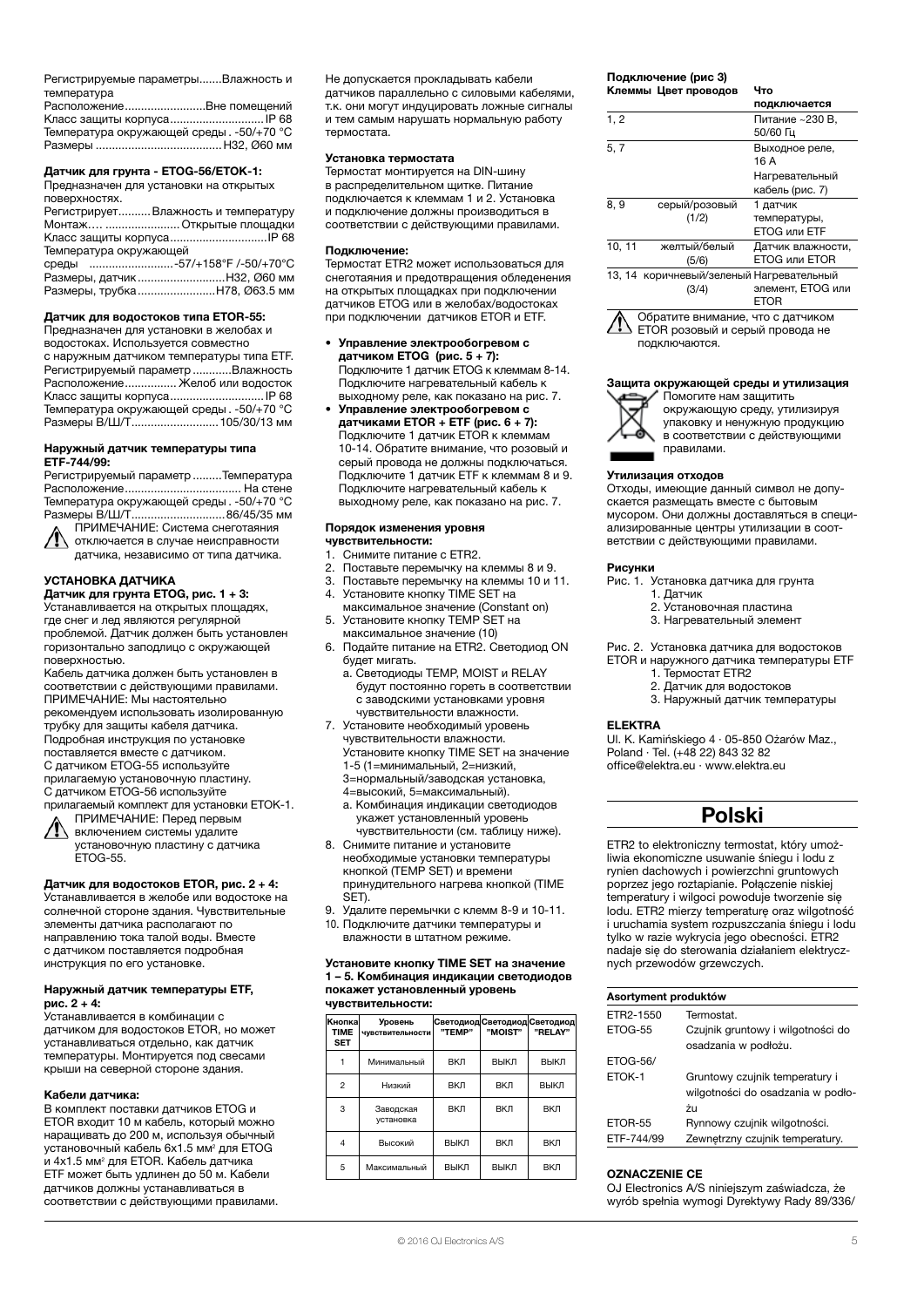WE w sprawie kompatybilności elektromagnetycznej (z późniejszymi zmianami) oraz Dyrektywy Rady 2006/95/WE w sprawie sprzętu elektrycznego przewidzianego do stosowania w określonych granicach napięcia.

#### Zastosowane normy

EN 61000-6-3, EN 61000-6-2, EN 60730-1 i EN 60730-2-9.

Wyrób może być stosowany wyłącznie wtedy, gdy cała instalacja spełnia warunki obowiązujących dyrektyw.

Gwarancja producenta obowiązuje pod warunkiem zainstalowania wyrobu w sposób zgodny z niniejszą instrukcją oraz aktualnymi przepisami.

Jeśli produkt uległ jakiemukolwiek uszkodzeniu, np. w czasie transportu, musi przed podłączeniem zasilania zostać sprawdzony przez upoważniony do tego personel.

#### UWAGA – Ważne wskazówki dotyczące bezpieczeństwa.

Przed przystąpieniem do prac montażowych lub konserwacyjnych należy zawsze odłączyć zasilanie urządzenia i wszystkich podłączonych do niego elementów instalacji. Urządzenie (kontroler) i wszelkie połączone z nim elementy mogą być instalowane wyłącznie przez uprawnionych elektryków. Instalacja elektryczna musi spełniać wymogi obowiązującego prawa.

### DANE TECHNICZNE

### Termostat ETR2-1550:

| Napiecie zasilające .230 V AC ±10 %, 50-60 Hz |  |
|-----------------------------------------------|--|
| Przekaźnik wyjściowy (NO)16 A                 |  |
|                                               |  |
| Różnica włącz./wyłącz. 0/+10 °C               |  |
| Ządany czas ogrzewania0-5 godzin              |  |
| Temperatura otoczenia - 10/+50 °C             |  |
| Wilgotność powietrza w otoczeniu  10-95 %     |  |
|                                               |  |
|                                               |  |
|                                               |  |
| Wymiary (wys./szer./głęb.) 86/52/59 mm        |  |

#### Czujnik typu ETOG-55 do osadzania w podłożu:

Przeznaczony do osadzania w podłożu na

| powierzchniach zewnętrznych. |                                  |  |  |
|------------------------------|----------------------------------|--|--|
|                              | Mierzy Wilgotność i temperaturę  |  |  |
|                              |                                  |  |  |
|                              |                                  |  |  |
|                              | Temperatura otoczenia -50/+70 °C |  |  |
|                              | WymiaryWys. 32, Ø60 mm           |  |  |

### Czujnik gruntowy typu ETOG-56/ETOK-1:

Przeznaczony do osadzania w podłożu na powierzchniach zewnętrznych.

Mierzone wielkości .....Wilgotność i temperatura Montaż ........................................... Na zewnątrz Klasa szczelności obudowy ........................IP 68 Temperatura otoczenia ..-57/+158°F /-50/+70°C Wymiary czujnika .................Wys. 32, Ø 60 mm Wymiary rurki osłonowej ...Wys. 78, Ø 63,5 mm

#### Czujnik rynnowy typu ETOR-55:

Przeznaczony do montażu w rynnach dachowych i rurach spustowych. Stosowany razem z czujnikiem zewnętrznym typu ETF.

|  | Montaż  W rynnach dachowych             |
|--|-----------------------------------------|
|  | i rurach spustowych                     |
|  |                                         |
|  | Temperatura otoczenia -50/+70 °C        |
|  | Wymiary (wys./szer./głęb.) 105/30/13 mm |

#### Czujnik zewnętrzny typu ETF-744/99:

| Montaż  Do powierzchni ścian           |  |
|----------------------------------------|--|
| Temperatura otoczenia -50/+70 °C       |  |
| Wymiary (wys./szer./głęb.) 86/45/35 mm |  |



#### MONTAŻ CZUJNIKÓW

#### Czujnik gruntowy typu ETOG do osadzania w podłożu, rys. 1 + 3:

Przeznaczony do montażu na zewnątrz, w miejscach, w których występowanie śniegu i lodu regularnie powoduje problemy. Powinien być zagłębiony w pozycji poziomej w taki sposób, aby jego górna powierzchnia była równa z powierzchnią podłoża.

Przewód czujnika należy zainstalować zgodnie z wymogami obowiązującego prawa. UWAGA: Zalecamy poprowadzenie przewodu w

ochronnej rurce. Szczegółowa instrukcja montażu jest dołączona do czujnika. W przypadku czujnika typu ETOG-55, należy wykorzystać dołączoną płytkę instalacyjną.

W przypadku czujnika typu ETOG-56, należy wykorzystać zestaw montażowy ETOK-1. UWAGA: Przed pierwszym uruchomie-

niem czujnika ETOG-55 płytkę instalacyjną należy zdemontować.

#### Czujnik rynnowy ETOR, rys. 2 + 4:

Przeznaczony do montażu w rynnie dachowej lub rurze spustowej po słonecznej stronie budynku. Ważne jest takie umieszczenie elementów kontaktowych czujnika, by stykały się one ze spływającą wodą z rozpuszczonego śniegu i lodu. Szczegółowa instrukcja montażu jest dołączona do czujnika.

#### Czujnik zewnętrzny ETF, rys. 2 + 4:

Przeznaczony do łącznego stosowania z czujnikiem rynnowym ETOR. Może również być używany samodzielnie, do pomiaru samej temperatury. Czujnik należy montować pod okapem dachu od północnej strony budynku.

#### Przewody czujników:

Czujniki ETOG i ETOR są dostarczane z 10-metrowym przewodem, który można przedłużyć do ok. 200 m stosując standardowy przewód instalacyjny: 6x1,5 mm² dla ETOG i 4x1,5 mm² dla ETOR. Przewód czujnika ETF może mieć długość do ok. 50 m. Przewody czujników winny być zainstalowane zgodnie z wymogami obowiązującego prawa. W żadnym wypadku nie mogą być poprowadzone równoległe do przewodów elektrycznych, gdyż interferencja elektryczna mogłaby zakłócać sygnał czujnika.

#### Montaż termostatu

Termostat powinien być zamontowany na szynie DIN na zaaprobowanym panelu. Zasilanie należy podłączyć do zacisków 1 i 2. Instalacja elektryczna musi spełniać wymogi obowiązującego prawa.

#### Ustawienia:

ETR2 można zaprogramować na usuwanie śniegu i lodu z powierzchni zewnętrznych – z czujnikami ETOG lub z rynien dachowych/rur spustowych – z czujnikami ETOR i ETF.

• Sterowanie elektrycznym układem grzewczym za pomocą czujnika ETOG (rys. 5+7): Podłączyć 1 czujnik ETOG do zacisków 8-14.

Podłączyć przewód grzewczy do przekaźnika wyjściowego w sposób pokazany na rys. 7. • Sterowanie elektrycznym układem grzew-

### czym za pomocą czujników ETOR + ETF (rys. 6 + 7):

Podłączyć 1 czujnik ETOR do zacisków 10-14. Przewody różowy i szary powinny pozostać niepodłączone.

Podłączyć 1 czujnik ETF do zacisków 8 i 9. Podłączyć przewód grzewczy do przekaźnika wyjściowego w sposób pokazany na rys. 7.

#### Programowanie czułości:

- 1. Wyłączyć zasilanie ETR2.
- 2. Połączyć przewodem zaciski 8 i 9.
- 3. Połączyć przewodem zaciski 10 i 11. 4. Ustawić pokrętło TIME SET w pozycji
- maksymalnej (constantly on). 5. Ustawić pokrętło TEMP SET w pozycji
- maksymalnej (10).
- 6. Włączyć zasilanie. Dioda ON zacznie migać. a. Diody TEMP, MOIST i RELAY będą świecić światłem ciągłym, wskazując ustawienie fabryczne poziomu czułości.
- 7. Zaprogramować poziom czułości. Ustawić pokrętło TIME SET w pozycji od 1 do 5 (1=minimalny, 2=niski, 3=normalny/ ustawienie fabryczne, 4=wysoki, 5=maksymalny).
	- a. Kombinacja diod będzie wskazywać zaprogramowaną czułość (zgodnie z poniższą tabelą).
- 8. Wyłączyć zasilanie i ustawić żądaną temperaturę (TEMP SET) oraz czas ogrzewania po usunięciu lodu (TIME SET).
- 9. Zdemontować przewody łączące zaciski 8 i 9 oraz 10 i 11.
- 10. Zamontować czujniki temperatury i wilgotności w zwykły sposób.

#### Ustawić pokrętło TIME SET w pozycji od 1 do 5. Kombinacja diod będzie wskazywać zaprogramowany poziom czułości:

| Pokretło<br><b>TIME</b><br><b>SET</b> | Poziom<br>czułości      | Dioda<br>"TEMP" | Dioda<br>"MOIST" | <b>Dioda</b><br>"RELAY" |
|---------------------------------------|-------------------------|-----------------|------------------|-------------------------|
|                                       | Minimalny               | Właczona        | WYŁ.             | WYŁ.                    |
| $\mathbf{2}$                          | Niski                   | Właczona        | Właczona         | WYŁ.                    |
| 3                                     | Ustawienie<br>fabryczne | Właczona        | Właczona         | Właczona                |
| 4                                     | Wysoki                  | WYŁ.            | Właczona         | Właczona                |
| 5                                     | Maksymalny              | WYŁ.            | WYŁ.             | Włączona                |

# Oprzewodowanie (rys. 3):

#### Zacisk Oznaczenie Oprzewodowanie kolorystyczne

| 1, 2  |              | Napiecie zasilające,<br>230 V AC 50/60 Hz |
|-------|--------------|-------------------------------------------|
| 5, 7  |              | Przekaźnik wyjściowy,<br>16 A             |
|       |              | Przewód grzewczy (rys.7)                  |
| 8, 9  | szary/różowy | Czujnik temperatury 1,                    |
|       | (1/2)        | <b>ETOG lub ETF</b>                       |
| 10.11 | żółty/biały  | Czujnik wilgotności,                      |
|       | (5/6)        | <b>ETOG lub ETOR</b>                      |
| 13.14 |              | brazowy/zielony Ogrzewanie czujnika,      |
|       | (3/4)        | <b>ETOG lub ETOR</b>                      |
|       |              | Przewody czujnika ETOR w kolorze różo-    |

Wym i szarym muszą pozostać niepodłączone.

#### Ochrona środowiska i utylizacja



Pomóż chronić środowisko, utylizując opakowanie oraz wyrób w odpowiedzialny sposób.

#### Utylizacja wyrobu

Produkty oznaczone tym symbolem nie nadają się do utylizacji razem z odpadami z gospodarstwa domowego. Należy je przekazywać do punktów odbioru odpadów zgodnie z obowiązującymi lokalnymi przepisami.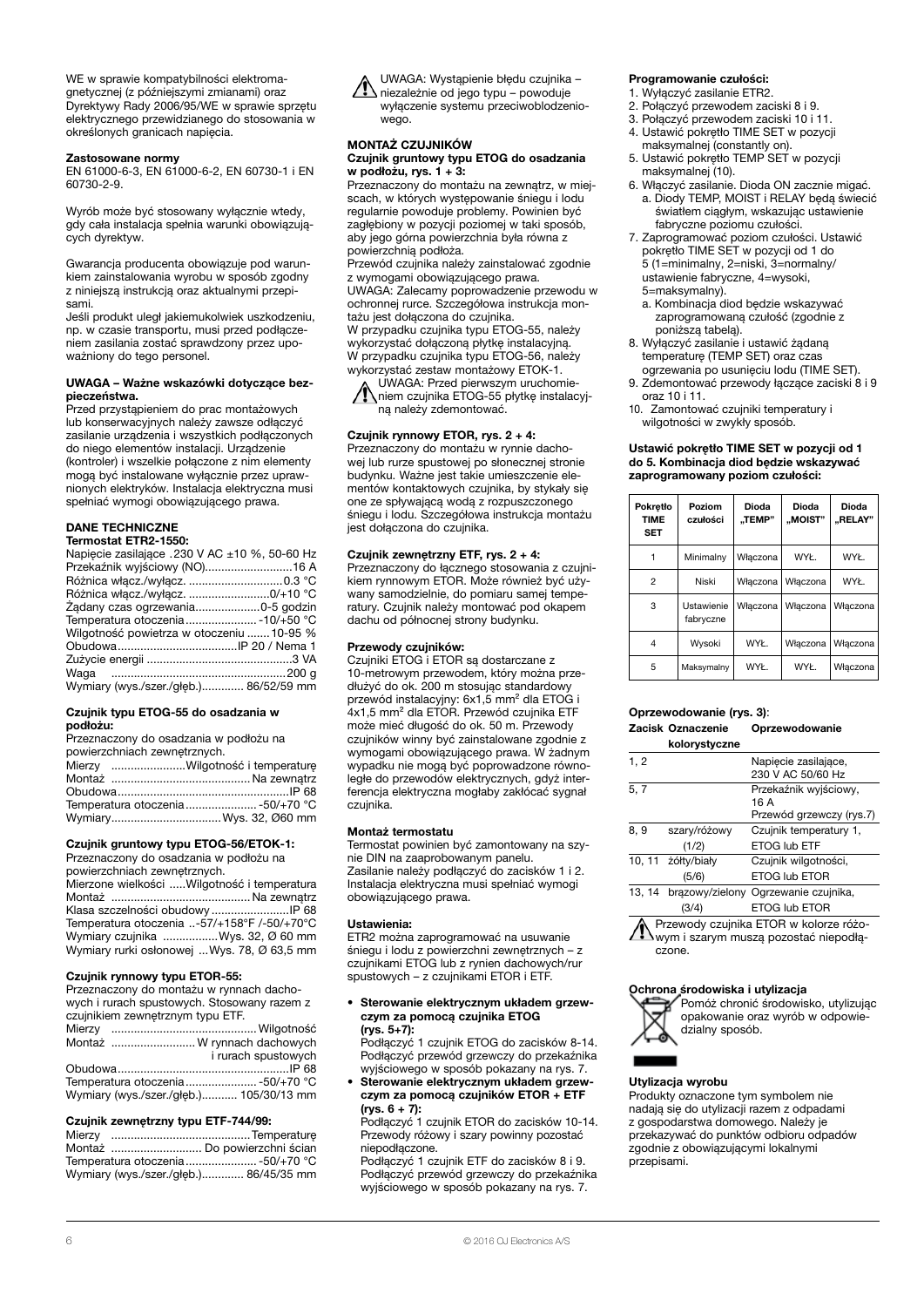#### Rysunki

- Rys. 1.Montaż czujnika osadzanego w podłożu 1 Czujnik
	- 2 Płytka instalacyjna
	- 3 Element grzewczy

### Rys. 2. Montaż czujnika rynnowego ETOR i

- zewnętrznego ETF
- 1 Termostat ETR2
- 2 Czujnik rynnowy 3 Czujnik zewnętrzny

#### ELEKTRA

Ul. K. Kamińskiego 4 · 05-850 Ożarów Maz., Poland · Tel. (+48 22) 843 32 82 office@elektra.eu · www.elektra.eu

## Italiano

Il modello ETR2 è un termostato elettronico che consente una liquefazione economica di ghiaccio e neve in zone esterne e grondaie. La formazione del ghiaccio è dovuta a una combinazione di basse temperature e di umidità. ETR2 rileva la temperatura e l'umidità, e il sistema di liquefazione della neve verrà generalmente attivato soltanto in presenza di neve o ghiaccio. ETO2 è ideale per il controllo di cavi riscaldanti elettrici.

#### Gamma di prodotti

| FTR2-1550       | Termostato.                            |
|-----------------|----------------------------------------|
| ETOG-55         | Sensore da terreno per la rilevazione  |
|                 | di temperatura e umidità.              |
| <b>ETOG-56/</b> |                                        |
| ETOK-1          | Sensore incorporato nel terreno per la |
|                 | rilevazione di umidità e temperatura.  |
| ETOR-55         | Sensore a grondaia per la rilevazione  |
|                 | dell'umidità.                          |
| FTF-744/99      | Sensore da esterni per la rilevazione  |
|                 | della temperatura.                     |

#### Contrassegno CE

Con la presente, OJ Electronics A/S dichiara che il prodotto è realizzato in conformità alla Direttiva del Consiglio 89/336/CEE relativa alla compatibilità elettromagnetica (e successivi emendamenti) nonché la Direttiva del Consiglio 2006/95/CEE concernente il materiale elettrico destinato ad essere adoperato entro taluni limiti di tensione.

#### Standard applicati

EN 61000-6-3, EN 61000-6-2, EN 60730-1 e EN 60730-2-9.

L'uso del prodotto è consentito solo se l'intera installazione è conforme alle direttive vigenti.

Il prodotto usufruisce della garanzia del fabbricante solo se è stato installato in conformità alle presenti istruzioni e alle norme vigenti.

Nel caso in cui il prodotto abbia subito danni di qualsiasi genere, ad esempio durante il trasporto, prima di essere collegato all'alimentazione elettrica dovrà essere ispezionato e controllato da personale autorizzato.

#### ATTENZIONE - Importanti istruzioni relative alla sicurezza

Prima di iniziare i lavori di installazione o di manutenzione di questa unità di controllo o di qualsiasi componente ad essa collegato, disinserire sempre l'alimentazione elettrica. L'installazione di questa unità di controllo e dei componenti ad essa collegati deve essere effettuata esclusivamente da un elettricista qualificato. L'installazione elettrica deve essere eseguita in conformità alle norme locali vigenti.

#### SPECIFICHE TECNICHE Termostato ETR2-1550:

| Tensione di alimentazione              | 230 V c.a. $\pm 10$ %. |
|----------------------------------------|------------------------|
|                                        | 50-60 Hz               |
| Relè uscita (normalmente aperto): 16 A |                        |

| Durata di funzionamento  0-5 ore          |  |
|-------------------------------------------|--|
| Temperatura ambiente - 10/+50 °C          |  |
| Umidità aria ambiente  10-95 %            |  |
| Scatola di protezioneIP 20 / Nema 1       |  |
|                                           |  |
|                                           |  |
| Dimensioni Alt./Largh./Prof.  86/52/59 mm |  |

#### Sensore integrato modello ETOG-55:

| Progettato per essere integrato in zone esterne. |  |
|--------------------------------------------------|--|
| Rivelazione  Umidità e temperatura               |  |
|                                                  |  |
|                                                  |  |
| Temperatura ambiente -50/+70 °C                  |  |
|                                                  |  |

#### Sensore da terreno - ETOG-56/ETOK-1:

Progettato per essere incorporato in superfici esterne. Rivelazione ................. Di umidità e temperatura Montaggio ................................. In zone esterne Scatola di protezione...................................IP 68

Temperatura ambiente -57/+158 °F / -50/+70 °C Dimensioni, sensore ..................Alt.32, Ø60 mm Dimensioni, tubo ....................Alt.78, Ø63,5 mm

### Sensore a grondaia modello ETOR-55:

Progettato per essere montato in grondaie o canali di discesa. Viene utilizzato insieme al sensore per esterni modello ETF. Rivelazione ...................................................Umidità Montaggio ............ Grondaia o canale di discesa Scatola di protezione...................................IP 68 Temperatura ambiente.......................-50/+70 °C Dimensioni Alt./Largh./Prof. ........ 105/30/13 mm

#### Sensore per esterni modello ETF-744/99:

| Temperatura ambiente -50/+70 °C           |  |
|-------------------------------------------|--|
| Dimensioni Alt./Largh./Prof.  86/45/35 mm |  |

| NOTA BENE: Il sistema di liquefazione di                                              |
|---------------------------------------------------------------------------------------|
| NOTA BENE: Il sistema di liquetazione di<br>neve e ghiaccio viene disattivato in caso |
| di mancato funzionamento del sensore.                                                 |

di qualunque tipo esso sia.

### INSTALLAZIONE DEL SENSORE

Sensore da terreno ETOG, fig. 1 + 3: Per installazione in zone esterne dove si verificano spesso problemi di neve e ghiaccio. Il sensore deve essere incorporato orizzontalmente con la parte superiore a livello dell'ambiente circostante. Il cavo del sensore deve essere installato in

conformità alle norme vigenti. NOTA BENE: Raccomandiamo vivamente di

utilizzare guaine per cavi per proteggere il cavo del sensore. Per istruzioni più dettagliate in merito all'installazione si rimanda alla documentazione del sensore.

Con il modello ETOG-55, utilizzare la piastra di installazione fornita.

Con il modello ETOG-56, utilizzare il kit di montaggio ETOK-1.

NOTA BENE: Prima dell'avvio iniziale, togliere la piastra di installazione da ETOG-55.

Sensore a grondaia ETOR, fig. 2 + 4 Per installazione in una grondaia o in un canale di discesa sul lato soleggiato dell'edificio. È importante assicurarsi che gli elementi di contatto del sensore siano rivolti in senso contrario al flusso dell'acqua di scolo. Per istruzioni più dettagliate relative all'installazione si rimanda alla documentazione del sensore.

### Sensore per esterni ETF, fig. 2 + 4:

Si usa insieme al sensore a grondaia ETOR. Può anche essere utilizzato separatamente per la rilevazione della sola temperatura. Il sensore deve essere montato sulla parete sotto alle grondaie sul lato nord della costruzione.

#### Cavi per sensore

I sensori ETOG e ETOR vengono forniti con 10 m di cavo, che possono essere prolungati fino a circa 200 m utilizzando del normale cavo per installazioni: 6x1,5 mm² per il modello ETOG e 4x1,5 mm² per il modello ETOR. Il cavo del modello ETF può avere una lunghezza massima di circa 50 m. I cavi del sensore devono essere installati in conformità alle norme vigenti. Non devono essere mai installati tenendoli paralleli a cavi di corrente elettrica, in quanto le interferenze potrebbero distorcere il segnale del sensore.

#### Installazione del termostato

Il termostato deve essere montato su binario DIN in un pannello omologato. Collegare la tensione di alimentazione ai terminali 1 e 2. L'installazione elettrica deve essere eseguita in conformità alle norme locali vigenti.

#### Impostazione

Il controller ETR2 può essere impostato per la liquefazione di ghiaccio e neve in zone esterne con i sensori ETOG, oppure in grondaie/canali di discesa con i sensori ETOR e ETF.

• Controllo del riscaldamento elettrico con **ETOG** (fig.  $5 + 7$ ):

Collegare 1 sensore ETOG ai terminali 8-14. Collegare il cavo di riscaldamento al relè di uscita come mostrato in fig. 7.

• Controllo del riscaldamento elettrico con ETOR + ETF (fig.  $6 + 7$ ):

Collegare 1 sensore ETOR ai terminali 10-14. Si tenga presente che il filo rosa e quello grigio non devono essere collegati. Collegare 1 sensore ETF ai terminali 8 e 9.

Collegare il cavo di riscaldamento al relè di uscita come mostrato in fig. 7.

#### Come programmare la sensibilità:

- 1. Togliere l'alimentazione elettrica al controller ETR2.
- 2. Collegare il terminale 8 al terminale 9 con un filo elettrico.
- 3. Collegare il terminale 10 al terminale 11 con un filo elettrico.
- 4. Portare TIME SET al massimo (attivo in modo costante).
- 5. Portare TEMP SET al massimo (10).
- 6. Ripristinare l'alimentazione elettrica. Il LED di "acceso" (ON) lampeggia.
- a. I LED di TEMP, MOIST e RELAY si accenderanno in modo costante per indicare le impostazioni di fabbrica del livello della sensibilità.
- 7. Programmare il livello della sensibilità. Portare il controllo TIME SET in una delle posizioni da 1 a 5 (1=minimo, 2=basso, 3=normale/ impostazioni di fabbrica, 4=alto, 5=massimo).
	- a. La combinazione dei LED indicherà il livello di sensibilità programmato (vedi matrice più sotto).
- 8. Togliere l'alimentazione elettrica e programmare le impostazioni di temperatura (TEMP SET) e di postriscaldamento (TIME SET) desiderate.
- 9. Togliere i fili tra i terminali 8 e 9 e i terminali 10 e 11.
- 10. Installare normalmente il sensore di temperatura e quello dell'umidità.